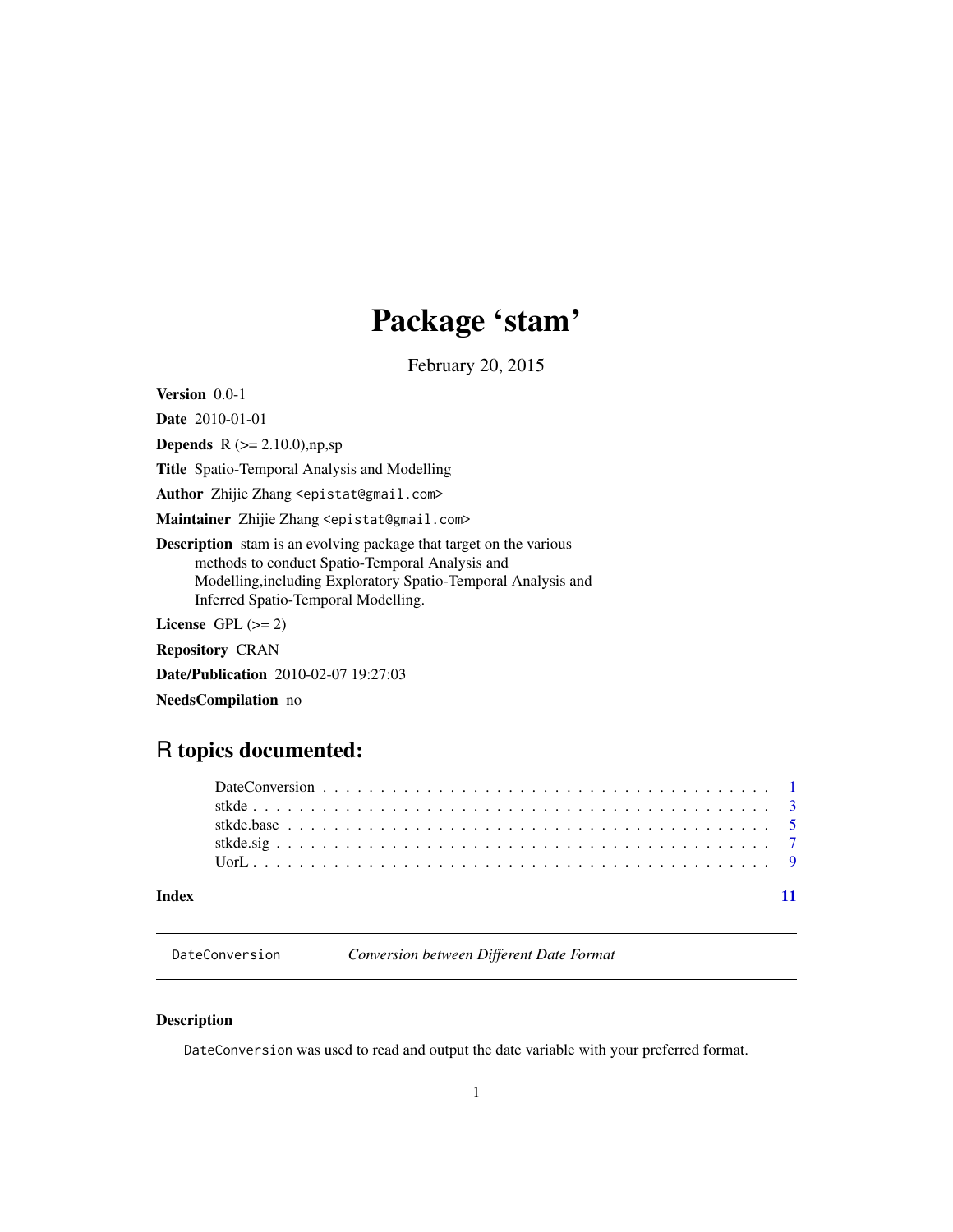#### Usage

DateConversion(DateVar,DateIn,DateOut)

#### Arguments

| DateVar | Specify your date variable.                                           |
|---------|-----------------------------------------------------------------------|
| DateIn  | Specify the date format for your original variable, e.g. %m/%d/%Y.    |
| DateOut | Specify the date format that you hope to output, e.g. % $d/\%m/\%Y$ . |

#### Details

DateConversion is an easy function to convert a date variable between different formats,which is very useful for your manipulation on a dataset with date variables without time inside.

# Value

DateConversion returns the date format that you expected directly.

### Note

For dates,

More detailes,see above reference.

# Author(s)

Zhijie Zhang, <epistat@gmail.com>

### References

Spector P.*Data Manipulation with R.,*Springer Science+Business Media,LLC. 2008.(Chapter4:Dates.)

# See Also

as.POSIX\* for Date-time Conversion Functions #as.Date,Sys.Date,POSIXct,POSIXlt #Dates for dates without times. #strptime for conversion to and from character representations. #Sys.time for clock time as a POSIXct object. #difftime for time intervals. #cut.POSIXt, seq.POSIXt, round.POSIXt and trunc.POSIXt for methods for these classes. #weekdays.POSIXt for convenience extraction functions

```
## Not run:
#Example 1
a<-"10/20/1999"
DateConversion(a,DateIn="%m/%d/%Y",DateOut="%d/%m/%Y")
#Example 2
b<-"27/12/2000"
```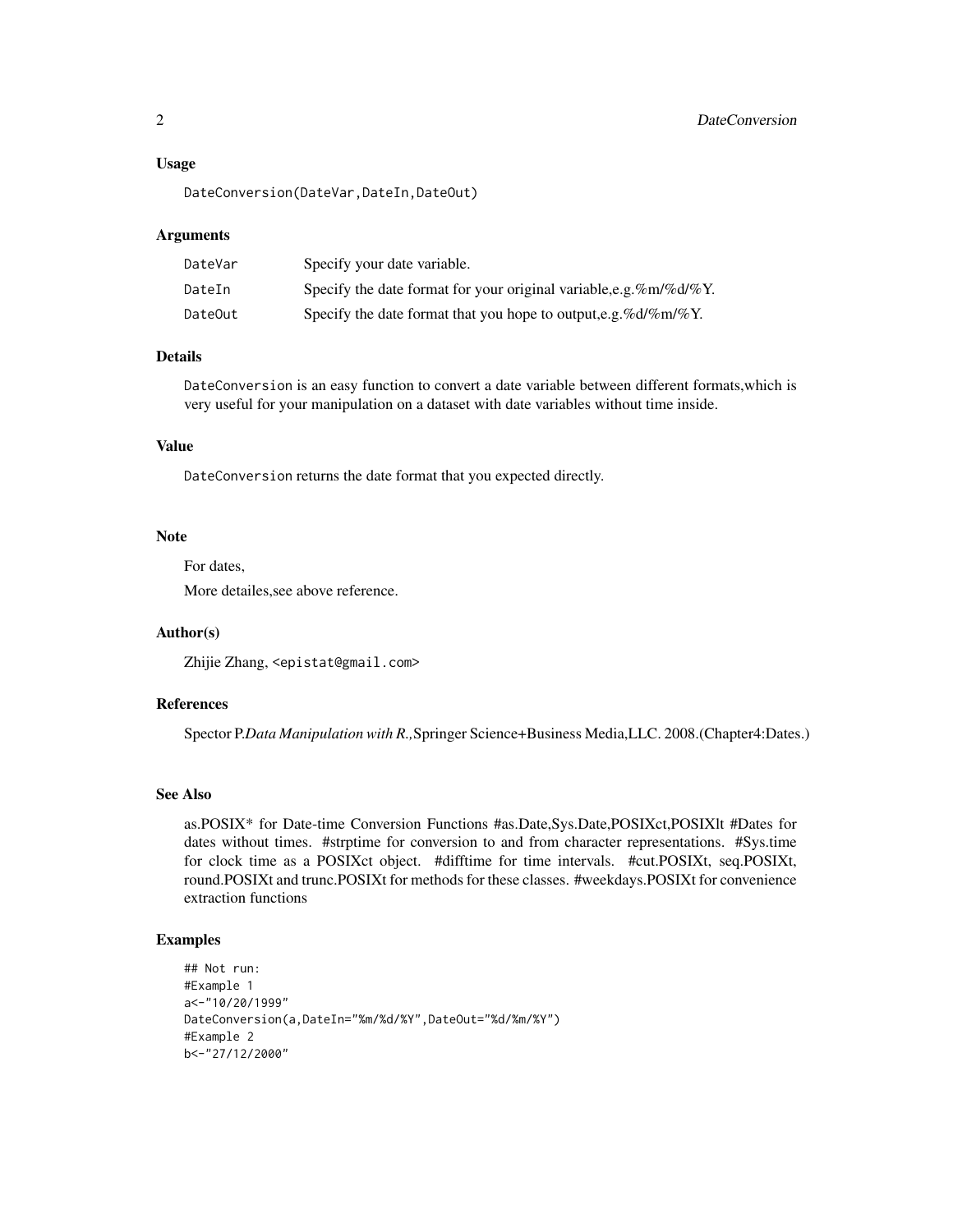<span id="page-2-0"></span>stkde 3

```
DateConversion(b,DateIn="%d/%m/%Y",DateOut="%m/%d/%Y")
#Example 3
c<-"20001223"
Date_New1<-DateConversion(c,DateIn="%Y%m%d",DateOut="%m/%d/%Y")
Date_New1
Date_New2<-DateConversion(c,DateIn="%Y%m%d",DateOut="%d/%m/%Y")
Date_New2
```
## End(Not run)

stkde *Spatio-Temporal Kernel Density Estimation with Density Contours*

# Description

stkde calculates the three dimensional kernel density estimation of spatio-temporal mixed data,continous space and discrete time.

# Usage

stkde(xlong,ylat,ztime,xgrids,ygrids,breaks,alpha,nrowspar,...)

#### Arguments

| xlong     | Projected planar coordinates of longitude.                                                                                                               |
|-----------|----------------------------------------------------------------------------------------------------------------------------------------------------------|
| ylat      | Projected planar coordinates of latitude.                                                                                                                |
| ztime     | The integer variable, such as YEAR, 1990, 1991 or 1,2.                                                                                                   |
| xgrids    | Number of grids to evaluate the density in the x direction.                                                                                              |
| ygrids    | Number of grids to evaluate the density in the y direction.                                                                                              |
| breaks    | breaks is to be used to specify the interval size for a numeric vector of proba-<br>bilities with values in $[0,1]$ . Defaults to the 0.05.              |
| alpha     | Specify the density level for indicating the statistically significant regions. Its<br>default value is 0.05.                                            |
| nrowspar  | specify the number of rows when plotting the figures in a panel. The default<br>number is 1.                                                             |
| $\ddotsc$ | additional arguments supplied to control various aspects of stkde. These argu-<br>ments are the same as npudens bw in the np package, see details there. |

# Details

stkde is a method to conduct the spatio-temporal kernel density estimation, when the time variable is discrete or categorial variable,not continuous variable.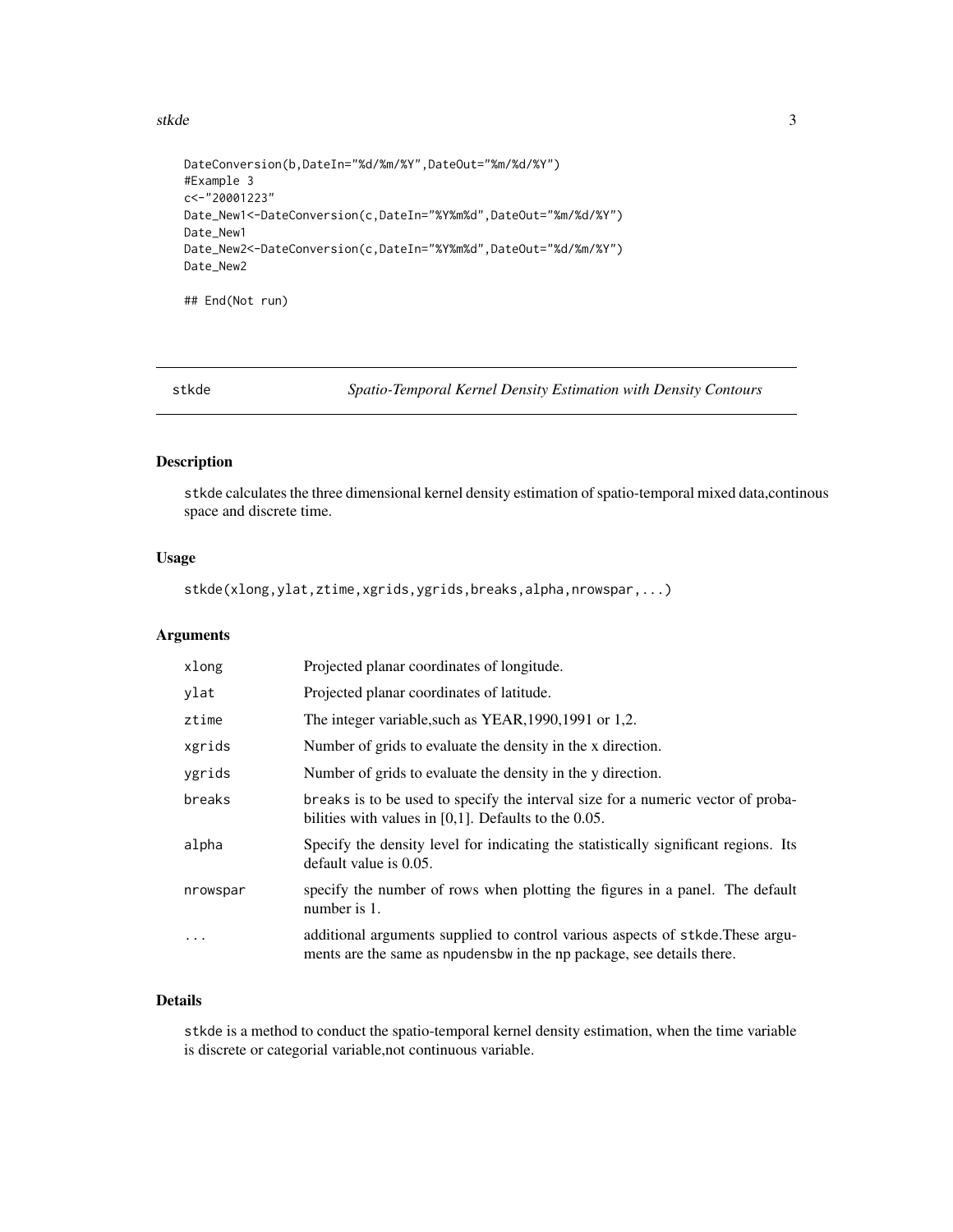#### Value

stkde returns a stkde object, with the following components: bw: bandwidth(s), scale factor(s) or nearest neighbours for the data. dens: kernel estimation of the density (cumulative distribution) at the evaluation points.

#### Note

If you are using data of mixed types, then it is advisable to use the data.frame function to construct your input data and not cbind, since cbind will typically not work as intended on mixed data types and will coerce the data to the same type.

#### Author(s)

Zhijie Zhang, <epistat@gmail.com>

# References

Li, Q. and Racine, J.S.*Nonparametric Econometrics: Theory and Practice,* Princeton University Press. 2007.

Hayield, T. and Racine,J.S. "Nonparametric Econometrics: The np Package,".Journal of Statistical Software,2008,27(5):http://www.jstatsoft.org/v27/i05/.

#### See Also

npudensbw(np), npudens(np)

```
## Not run:
#Example1-uneven number of years
#Dataset1
# We will generate a 3 different stages' case points.
# The higher density are in the off-diagonal direction.
x1<-c(runif(100,0,1),runif(50,0.67,1))
y1<-c(runif(100,0,1),runif(50,0.67,1))
d1<-data.frame(x1,y1)
colnames(d1)<-c("x","y")
x2<-c(runif(100,0,1),runif(50,0.33,0.67))
y2<-c(runif(100,0,1),runif(50,0.33,0.67))
d2<-data.frame(x2,y2)
colnames(d2)<-c("x","y")
x3<-c(runif(100,0,1),runif(50,0,0.33))
y3<-c(runif(100,0,1),runif(50,0,0.33))
d3<-data.frame(x3,y3)
colnames(d3)<-c("x","y")
d<-rbind(d1,d2,d3)
d$tf<-c(rep(1,150),rep(2,150),rep(3,150))
#d is the simulated data
#d[1,]
#plot(d1);points(d2,col="red");points(d3,col="green")
#Key Code
```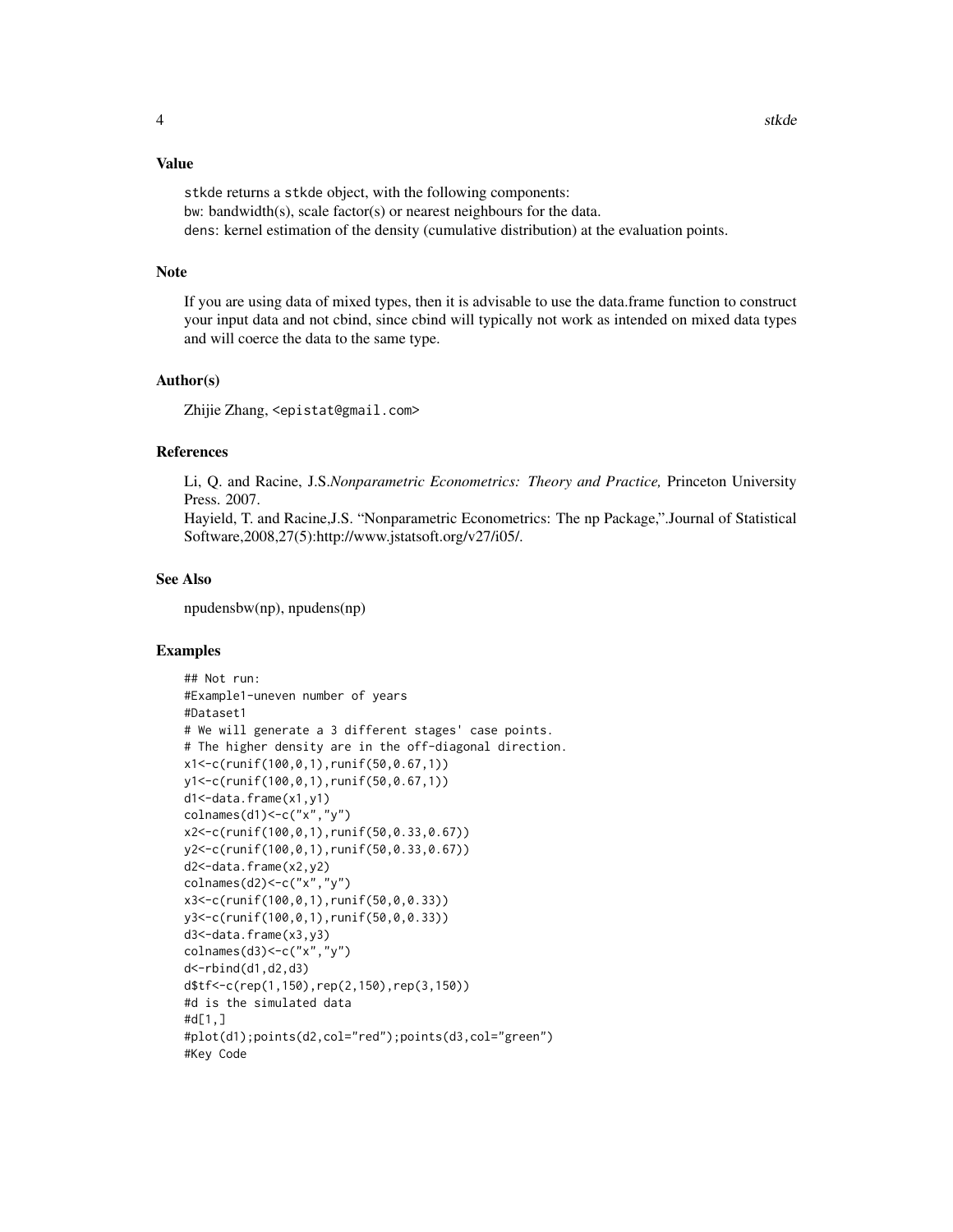#### <span id="page-4-0"></span>stkde.base 5

```
#attach(d)
samkde<-stkde(xlong=d$x,ylat=d$y,ztime=d$tf,xgrids=20,ygrids=20,
        breaks=0.05,alpha=0.05,nrowspar=1,bwmethod="cv.ml")
samkde$bw
samkde$dens
#Example2-even number of years
#Dataset2
x12<-c(runif(100,0,1),runif(50,0.67,1))
y12<-c(runif(100,0,1),runif(50,0.67,1))
d12<-data.frame(x12,y12)
colnames(d12)<-c("x","y")
x22<-c(runif(100,0,1),runif(50,0.33,0.67))
y22<-c(runif(100,0,1),runif(50,0.33,0.67))
d22<-data.frame(x22,y22)
colnames(d22)<-c("x","y")
d2<-rbind(d12,d22)
d2$tf<-c(rep(1,150),rep(2,150))
colnames(d2)<-c("xlong","ylat","ztime")
#Running the function
samkde2<-stkde(d[,1],d[,2],d[,3],xgrids=20,ygrids=20,breaks=0.05,
         alpha=0.05,nrowspar=1,bwmethod="cv.ml")
samkde2$bw
samkde2$dens
```
## End(Not run)

stkde.base *Spatio-Temporal Kernel Density Estimation*

#### Description

stkde.base calculates the three dimensional kernel density estimation of spatio-temporal mixed data,continous space and discrete time.

#### Usage

stkde.base(xlong,ylat,ztime,xgrids,ygrids,breaks,...)

#### Arguments

| xlong     | Projected planar coordinates of longitude.                                                                                                              |
|-----------|---------------------------------------------------------------------------------------------------------------------------------------------------------|
| ylat      | Projected planar coordinates of latitude.                                                                                                               |
| ztime     | The integer variable, such as YEAR, 1990, 1991 or 1,2.                                                                                                  |
| xgrids    | Number of grids to evaluate the density in the x direction.                                                                                             |
| ygrids    | Number of grids to evaluate the density in the y direction.                                                                                             |
| breaks    | breaks is to be used to specify the interval size for a numeric vector of proba-<br>bilities with values in $[0,1]$ . Defaults to the 0.05.             |
| $\ddotsc$ | additional arguments supplied to control various aspects of stkde. These argu-<br>ments are the same as npudensbw in the np package, see details there. |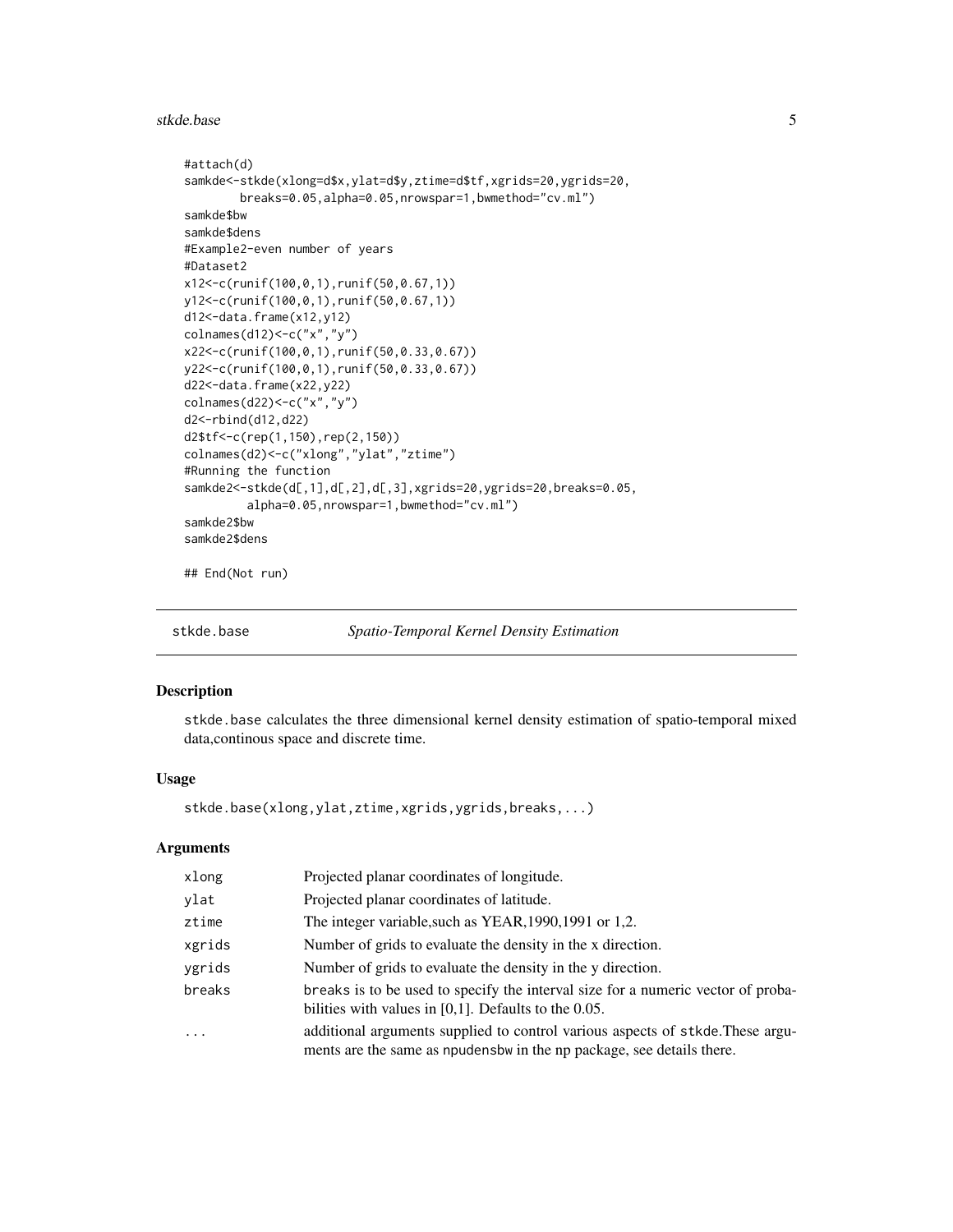#### Details

stkde.base is a method to conduct the spatio-temporal kernel density estimation, when the time variable is discrete or categorial variable,not continuous variable.

#### Value

stkde.base returns a stkde object, with the following components: #bw: bandwidth(s), scale factor(s) or nearest neighbours for the data. #dens: kernel estimation of the density (cumulative distribution) at the evaluation points.

# Note

If you are using data of mixed types, then it is advisable to use the data.frame function to construct your input data and not cbind, since cbind will typically not work as intended on mixed data types and will coerce the data to the same type.

### Author(s)

Zhijie Zhang, <epistat@gmail.com>

# References

Li, Q. and Racine, J.S.*Nonparametric Econometrics: Theory and Practice,* Princeton University Press. 2007.

Hayield, T. and Racine,J.S. "Nonparametric Econometrics: The np Package,".Journal of Statistical Software,2008,27(5):http://www.jstatsoft.org/v27/i05/.

#### See Also

npudensbw(np), npudens(np)

```
## Not run:
# EXAMPLE:Simulated dataset
# We will generate a 3 different stages' case points.
# The higher density are in the off-diagonal direction.
x1<-c(runif(100,0,1),runif(50,0.67,1))
y1<-c(runif(100,0,1),runif(50,0.67,1))
d1<-data.frame(x1,y1)
colnames(d1) <- c("x","y")
x2<-c(runif(100,0,1),runif(50,0.33,0.67))
y2<-c(runif(100,0,1),runif(50,0.33,0.67))
d2<-data.frame(x2,y2)
colnames(d2)<-c("x","y")
x3<-c(runif(100,0,1),runif(50,0,0.33))
y3<-c(runif(100,0,1),runif(50,0,0.33))
d3<-data.frame(x3,y3)
colnames(d3)<-c("x","y")
d<-rbind(d1,d2,d3)
d$tf<-c(rep(1,150),rep(2,150),rep(3,150))
```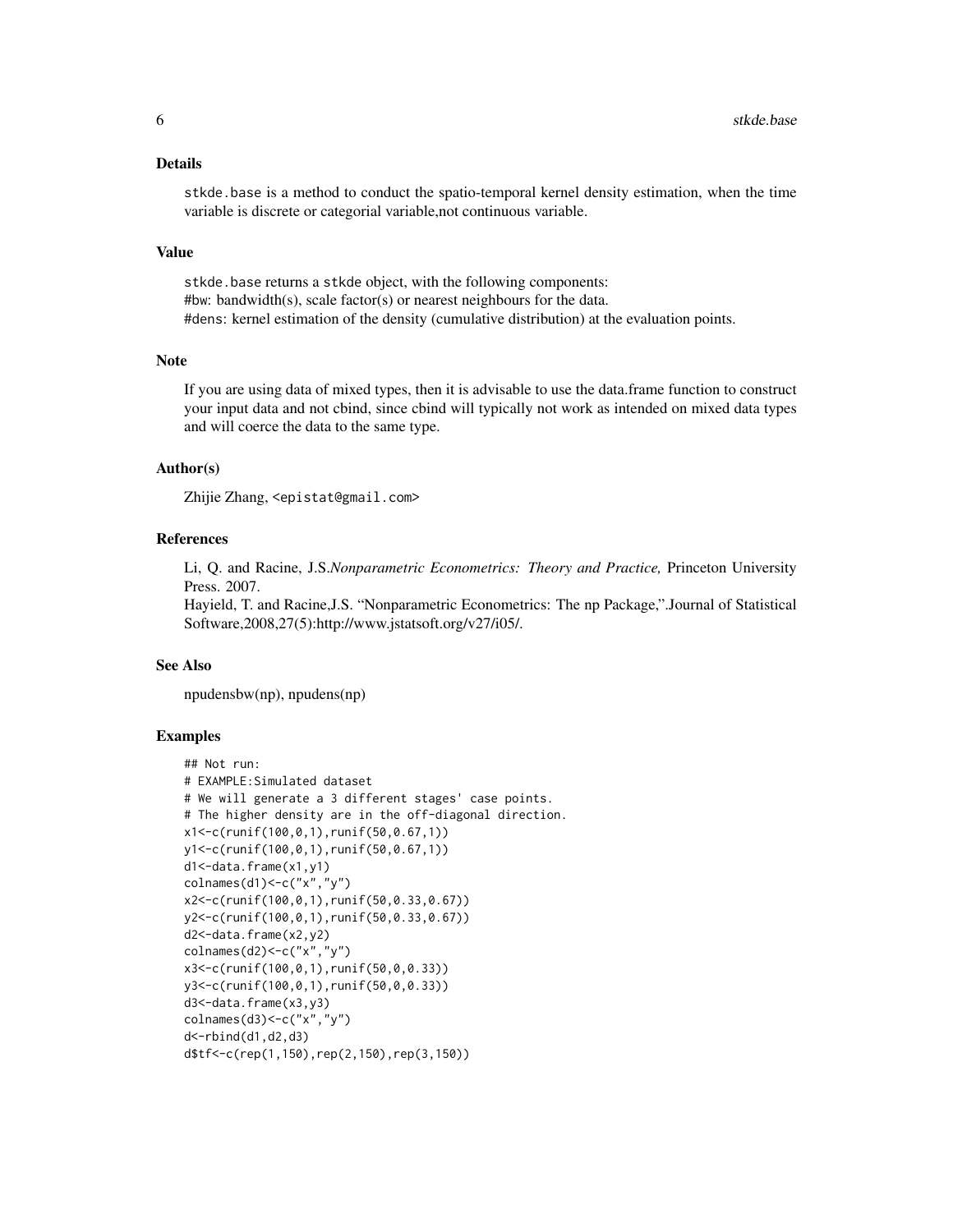#### <span id="page-6-0"></span>stkde.sig **7**

```
#d is the simulated data
#d[1,]
#plot(d1);points(d2,col="red");points(d3,col="green")
#Key Code
#attach(d)
samkde<-stkde.base(xlong=d$x,ylat=d$y,ztime=d$tf,xgrids=20,ygrids=20,
       breaks=0.05,bwmethod="cv.ml")
```
## End(Not run)

| stkde.sig | Spatio-Temporal Kernel Density Estimation with Significant P-Value |  |  |
|-----------|--------------------------------------------------------------------|--|--|
|           | contours                                                           |  |  |

# Description

stkde.sig calculates the three dimensional kernel density estimation of spatio-temporal mixed data,continous space and discrete time. And also obtain the significant p-value contours to indicate the TRUE significant areas by the method of Monte Carlo.

#### Usage

stkde.sig(xlong,ylat,ztime,xgrids,ygrids,breaks,sim,alpha,nrowspar,...)

### Arguments

| xlong    | Same as the function of stkde.                                                                                                                           |
|----------|----------------------------------------------------------------------------------------------------------------------------------------------------------|
| ylat     | Same as the function of stkde.                                                                                                                           |
| ztime    | Same as the function of stkde.                                                                                                                           |
| xgrids   | Same as the function of stkde.                                                                                                                           |
| ygrids   | Same as the function of stkde.                                                                                                                           |
| breaks   | Same as the function of stkde.                                                                                                                           |
| sim      | Specify the number of simulations for Monte Carlo (sim-1). The default value<br>is 100 and the actual simulated number is $100-1=99$ .                   |
| alpha    | Specify the significant level for generating the statistically significant p-value<br>contrours. Its default value is 0.05.                              |
| nrowspar | specify the number of rows when plotting the figures in a panel. The default<br>number is 1.                                                             |
| .        | additional arguments supplied to control various aspects of stkde. These argu-<br>ments are the same as npudens bw in the np package, see details there. |

# Details

stkde is a method to conduct the spatio-temporal kernel density estimation with significant p-value contours to indicate the statistically significant area, when the time variable is discrete or categorial variable,not continuous variable.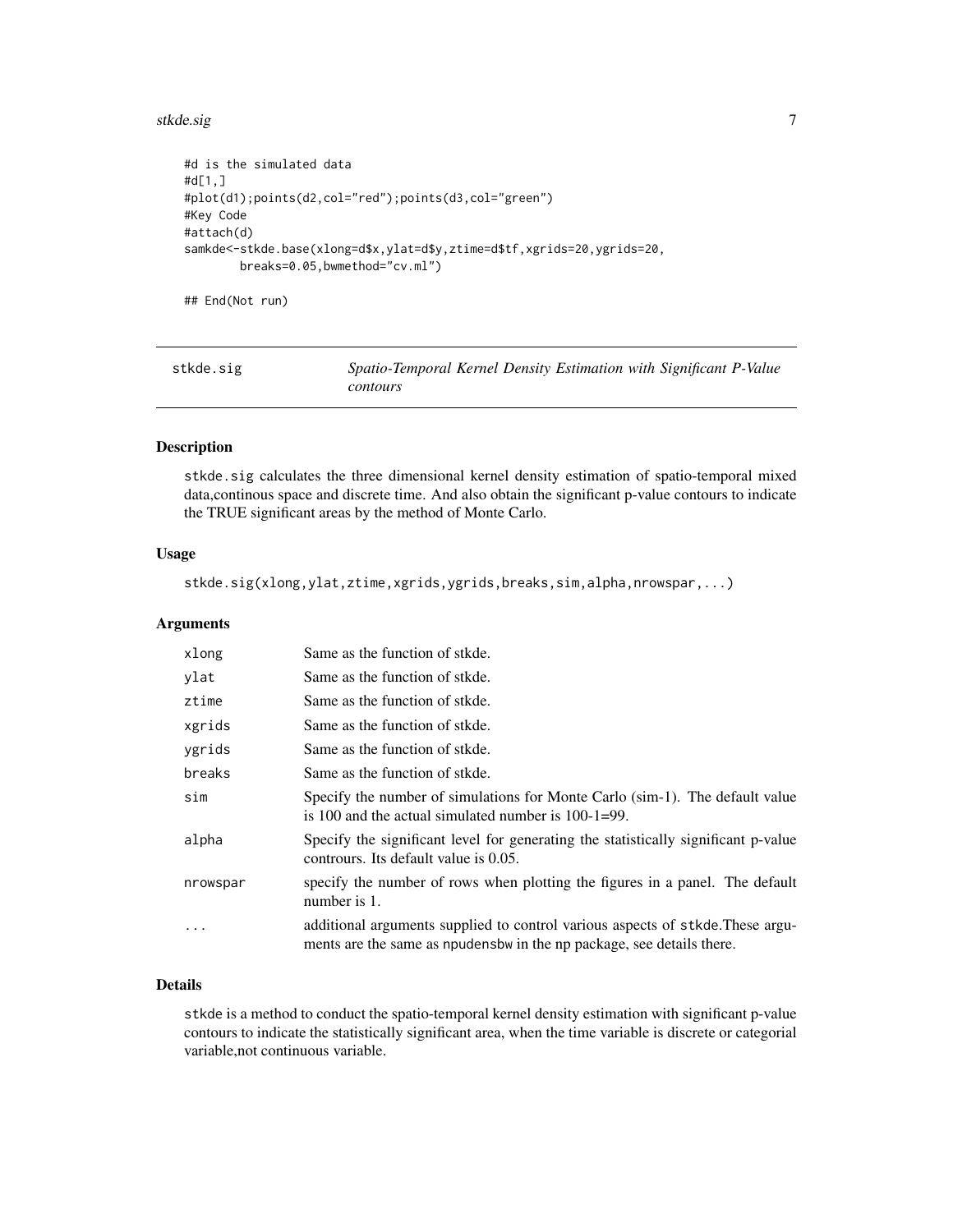stkde returns a stkde object, with the following two arrays. Their dimensions are xgrids, ygrids and tlength, respectively:

dens: kernel estimation of the density (cumulative distribution) at the evaluation points. pvalue: P values for the high density to be significant high values.

### Note

This method is important for deleteing the false-positive resutls of stkde.

#### Author(s)

Zhijie Zhang, <epistat@gmail.com>

#### References

Li, Q. and Racine, J.S.*Nonparametric Econometrics: Theory and Practice,* Princeton University Press. 2007.

Hayield, T. and Racine,J.S. "Nonparametric Econometrics: The np Package,".Journal of Statistical Software,2008,27(5):http://www.jstatsoft.org/v27/i05/.

Zhang Z, Clark AB, Bivand R, Chen Y, Carpenter TE, Peng W, Zhou Y, Zhao G, Jiang Q."Nonparametric spatial analysis to detect high-risk regions for schistosomiasis in Guichi, China,". Trans R Soc Trop Med Hyg. 2009,103(10):1045-1052.

#### See Also

npudensbw(np), npudens(np),stkde

```
## Not run:
#Example1-uneven number of years
#Dataset1
x1<-c(runif(100,0,1),runif(50,0.67,1))
y1<-c(runif(100,0,1),runif(50,0.67,1))
d1<-data.frame(x1,y1)
colnames(d1) <- c("x","y")
x2<-c(runif(100,0,1),runif(50,0.33,0.67))
y2<-c(runif(100,0,1),runif(50,0.33,0.67))
d2<-data.frame(x2,y2)
colnames(d2)<-c("x","y")
x3<-c(runif(100,0,1),runif(50,0,0.33))
y3<-c(runif(100,0,1),runif(50,0,0.33))
d3<-data.frame(x3,y3)
colnames(d3)<-c("x","y")
d<-rbind(d1,d2,d3)
d$tf<-c(rep(1,150),rep(2,150),rep(3,150))
colnames(d)<-c("xlong","ylat","ztime")
#Running the function
stkde.sig(d[,1],d[,2],d[,3],xgrids=20,ygrids=20,breaks=0.05,sim=3,alpha=0.05,nrowspar=1)
```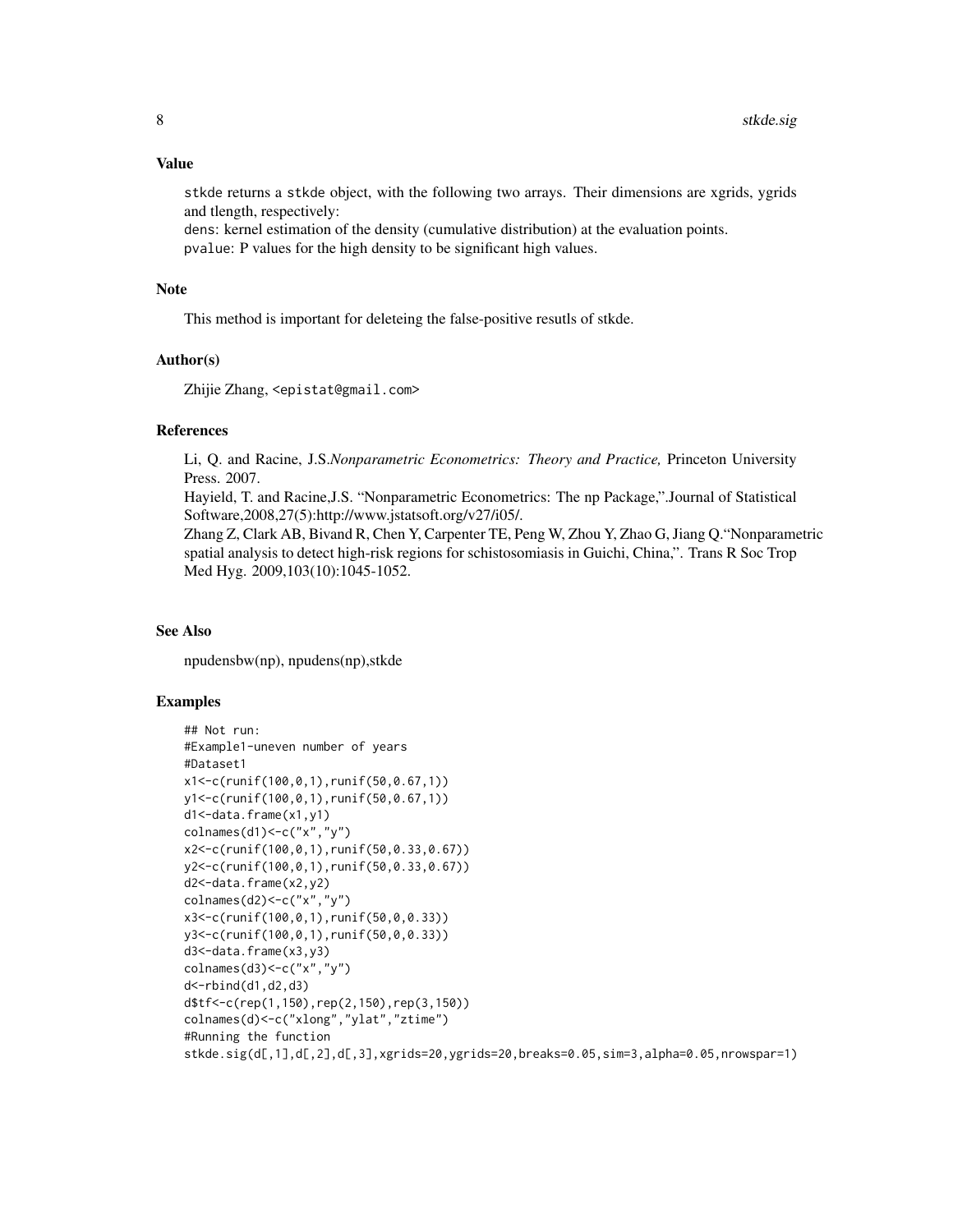<span id="page-8-0"></span>UorL 9

```
#reports the time spent in garbage collection so far in the R session while GC timing was enabled
gc.time(stkde.sig(d[,1],d[,2],d[,3],xgrids=20,ygrids=20,breaks=0.05,sim=3,alpha=0.05,nrowspar=1))
#Return CPU (and other) times that expr used.
system.time(stkde.sig(d[,1],d[,2],d[,3],xgrids=20,ygrids=20,breaks=0.05,sim=3,alpha=0.05,nrowspar=1))
#determines how much real and CPU time (in seconds) the currently running R process has already taken
proc.time(stkde.sig(d[,1],d[,2],d[,3],xgrids=20,ygrids=20,breaks=0.05,sim=3,alpha=0.05,nrowspar=1))
#
#Example2-even number of years
#Dataset2
x12<-c(runif(100,0,1),runif(50,0.67,1))
y12<-c(runif(100,0,1),runif(50,0.67,1))
d12<-data.frame(x12,y12)
colnames(d12)<-c("x","y")
x22<-c(runif(100,0,1),runif(50,0.33,0.67))
y22<-c(runif(100,0,1),runif(50,0.33,0.67))
d22<-data.frame(x22,y22)
colnames(d22)<-c("x","y")
d2<-rbind(d12,d22)
d2$tf<-c(rep(1,150),rep(2,150))
colnames(d2)<-c("xlong","ylat","ztime")
#Running the function
stkde.sig(d2[,1],d2[,2],d2[,3],xgrids=20,ygrids=20,breaks=0.05,sim=3,alpha=0.05,nrowspar=2)
#reports the time spent in garbage collection so far in the R session while GC timing was enabled
gc.time(stkde.sig(d[,1],d[,2],d[,3],xgrids=20,ygrids=20,breaks=0.05,sim=3,alpha=0.05,nrowspar=2))
#Return CPU (and other) times that expr used.
system.time(stkde.sig(d[,1],d[,2],d[,3],xgrids=20,ygrids=20,breaks=0.05,sim=3,alpha=0.05,nrowspar=2))
#determines how much real and CPU time (in seconds) the currently running R process has already taken
proc.time(stkde.sig(d[,1],d[,2],d[,3],xgrids=20,ygrids=20,breaks=0.05,sim=3,alpha=0.05,nrowspar=2))
```
## End(Not run)

UorL *Converting all the Letters of Character Variable into Uppercase or Lowercase*

#### Description

UorL was used to convert the letters for a character variable into uppercase or lowercase. The reason we need to do this is sometimes we may be required to compared the same character variable from different files or sources for a consistency check.

#### Usage

```
UorL(x,charlower=TRUE)
```
#### Arguments

|           | Specify the character variable whose letters to be changed into uppercase or<br>lowercase.                                           |  |
|-----------|--------------------------------------------------------------------------------------------------------------------------------------|--|
| charlower | Specify whether you want to get the uppercase letters or lowercase letters. It<br>defaults to change all the letters into lowercase. |  |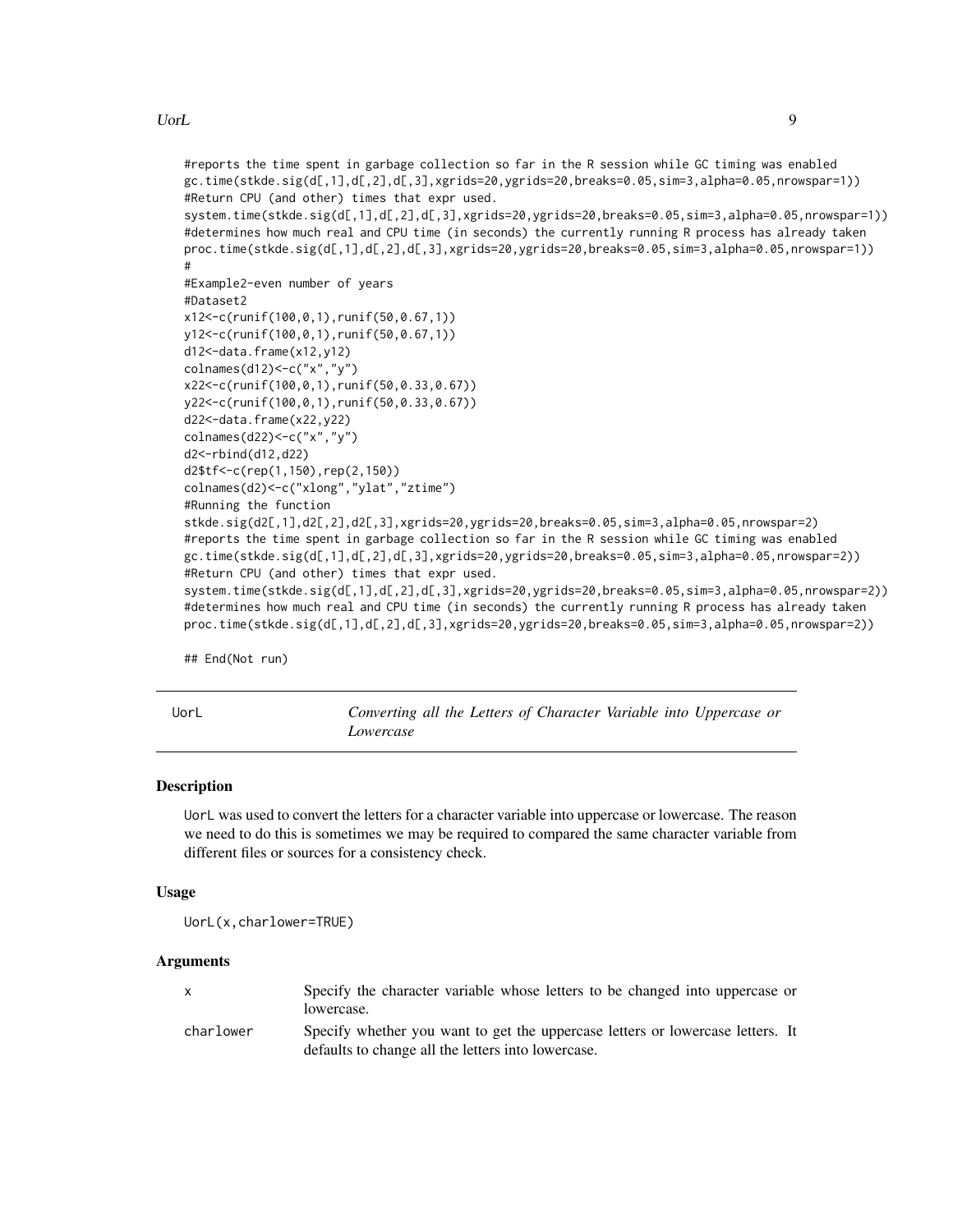UorL is an easy function to convert the letters for a character variable into uppercase or lowercase.

## Value

UorL returns the results of conversion directly.

# Note

None.

# Author(s)

Zhijie Zhang, <epistat@gmail.com>

# See Also

See also toupper and tolower functions.

# Examples

```
## Not run:
#Example
l<-"IamAGenius"
UorL(l)
UorL(l,charlower=TRUE)
UorL(l,charlower=T)
UorL(l,charlower=FALSE)
UorL(l,charlower=F)
```
## End(Not run)